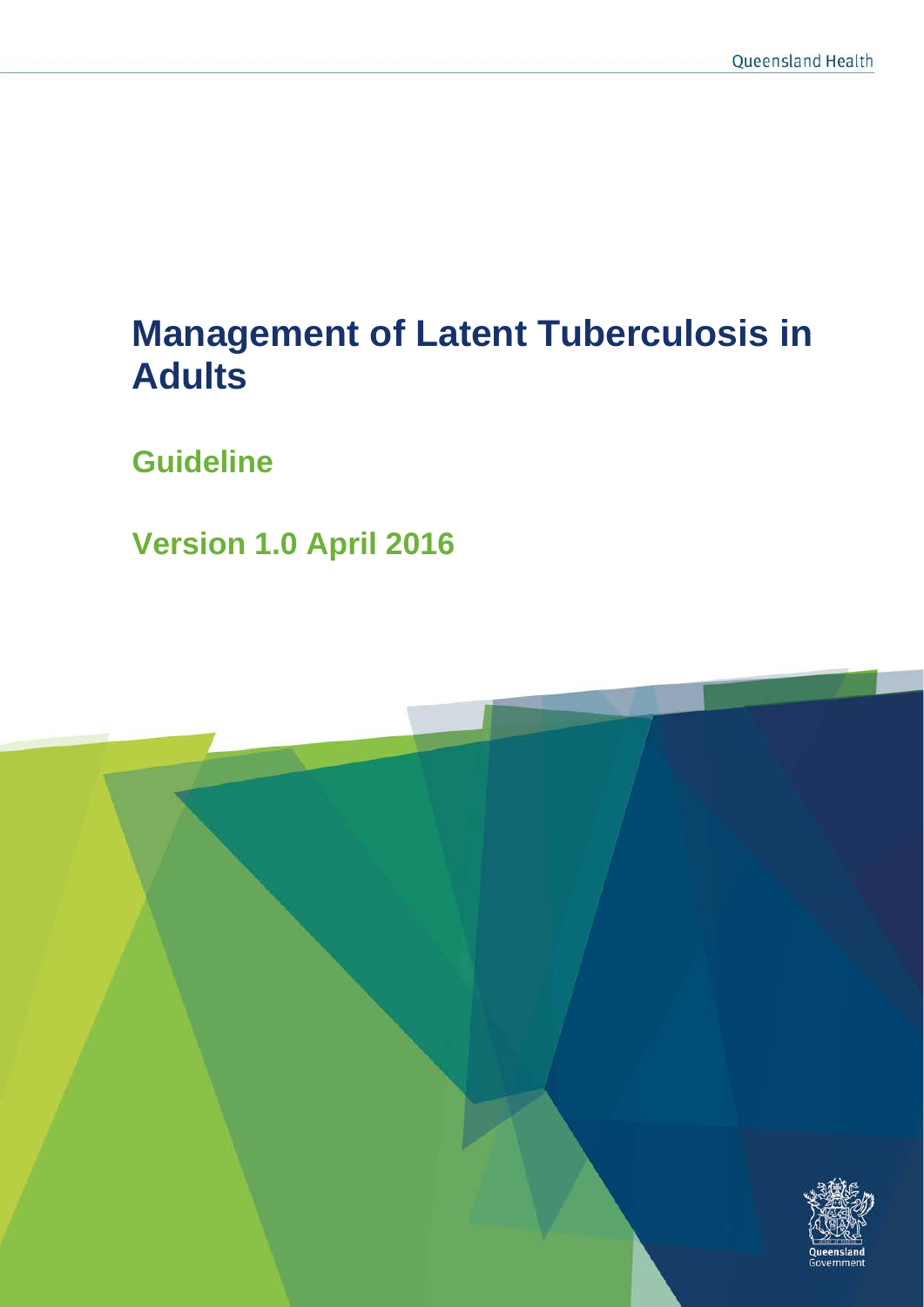#### **Management of Latent Tuberculosis in Adults**

Published by the State of Queensland (Queensland Health), April 2016



This document is licensed under a Creative Commons Attribution 3.0 Australia licence. To view a copy of this licence, visit creativecommons.org/licenses/by/3.0/au

© State of Queensland (Queensland Health) 2016

You are free to copy, communicate and adapt the work, as long as you attribute the State of Queensland (Queensland Health).

For more information contact: Communicable Diseases Branch Department of Health, GPO Box 48, Brisbane QLD 4001, email NDPC@health.qld.gov.au, phone 33289722.

An electronic version of this document is available at www.health.qld.gov.au

#### **Disclaimer:**

The content presented in this publication is distributed by the Queensland Government as an information source only. The State of Queensland makes no statements, representations or warranties about the accuracy, completeness or reliability of any information contained in this publication. The State of Queensland disclaims all responsibility and all liability (including without limitation for liability in negligence) for all expenses, losses, damages and costs you might incur as a result of the information being inaccurate or incomplete in any way, and for any reason reliance was placed on such information.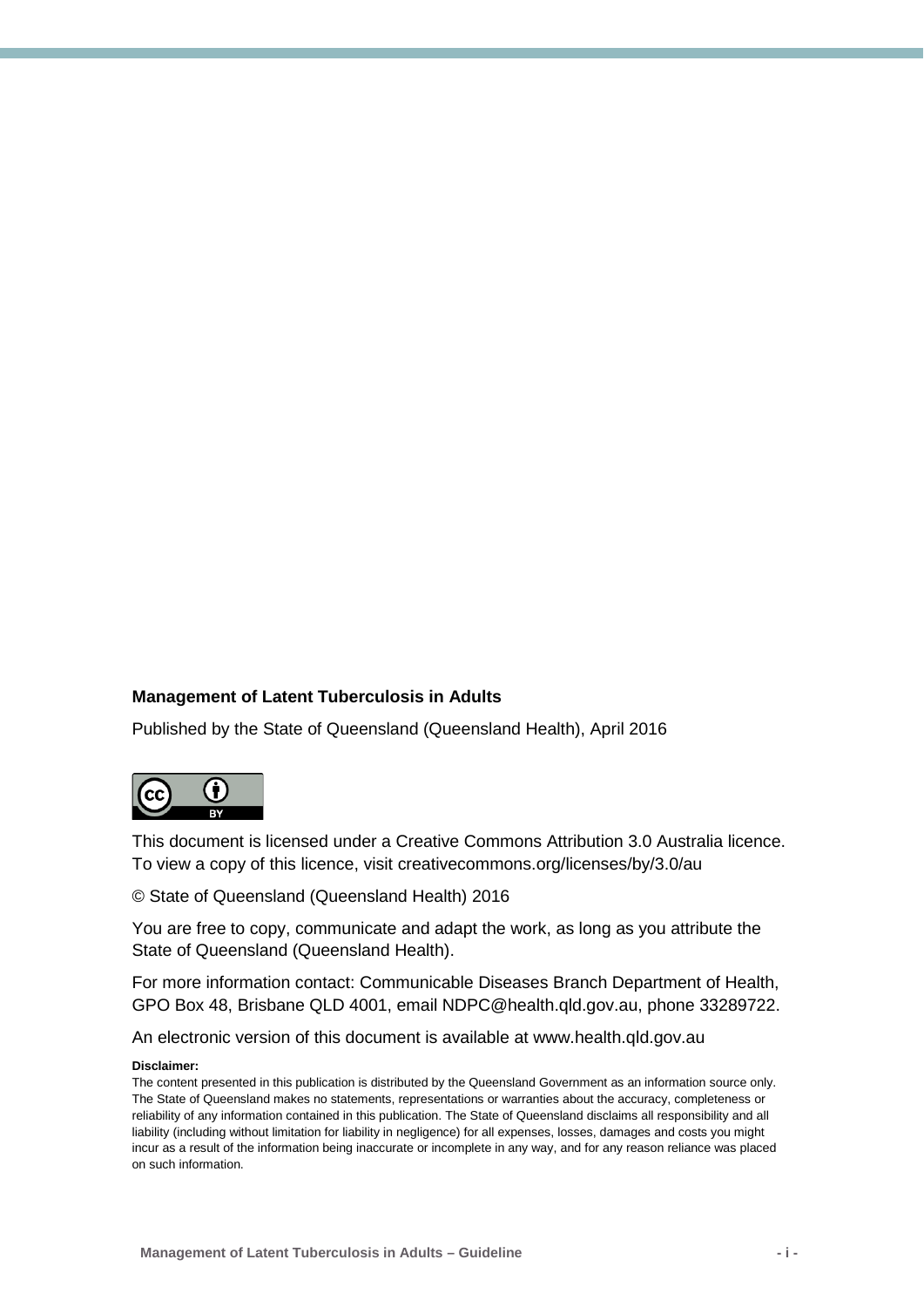## **Contents**

| 1. |     |                                                                 |  |  |  |
|----|-----|-----------------------------------------------------------------|--|--|--|
| 2. |     |                                                                 |  |  |  |
| 3. |     |                                                                 |  |  |  |
| 4. |     |                                                                 |  |  |  |
| 5. |     |                                                                 |  |  |  |
|    |     |                                                                 |  |  |  |
|    |     | 5.2. Assessment and management of contacts of TB cases3         |  |  |  |
|    | 5.3 | Assessment and management of patients who have lived in high TB |  |  |  |
|    | 5.4 |                                                                 |  |  |  |
|    | 5.5 |                                                                 |  |  |  |
| 6. |     |                                                                 |  |  |  |
|    |     |                                                                 |  |  |  |
| 9. |     |                                                                 |  |  |  |
|    |     |                                                                 |  |  |  |

## **Tables**

| Table 1 | Interpretation of TST cut-offs for adults and children five years of age |
|---------|--------------------------------------------------------------------------|
|         |                                                                          |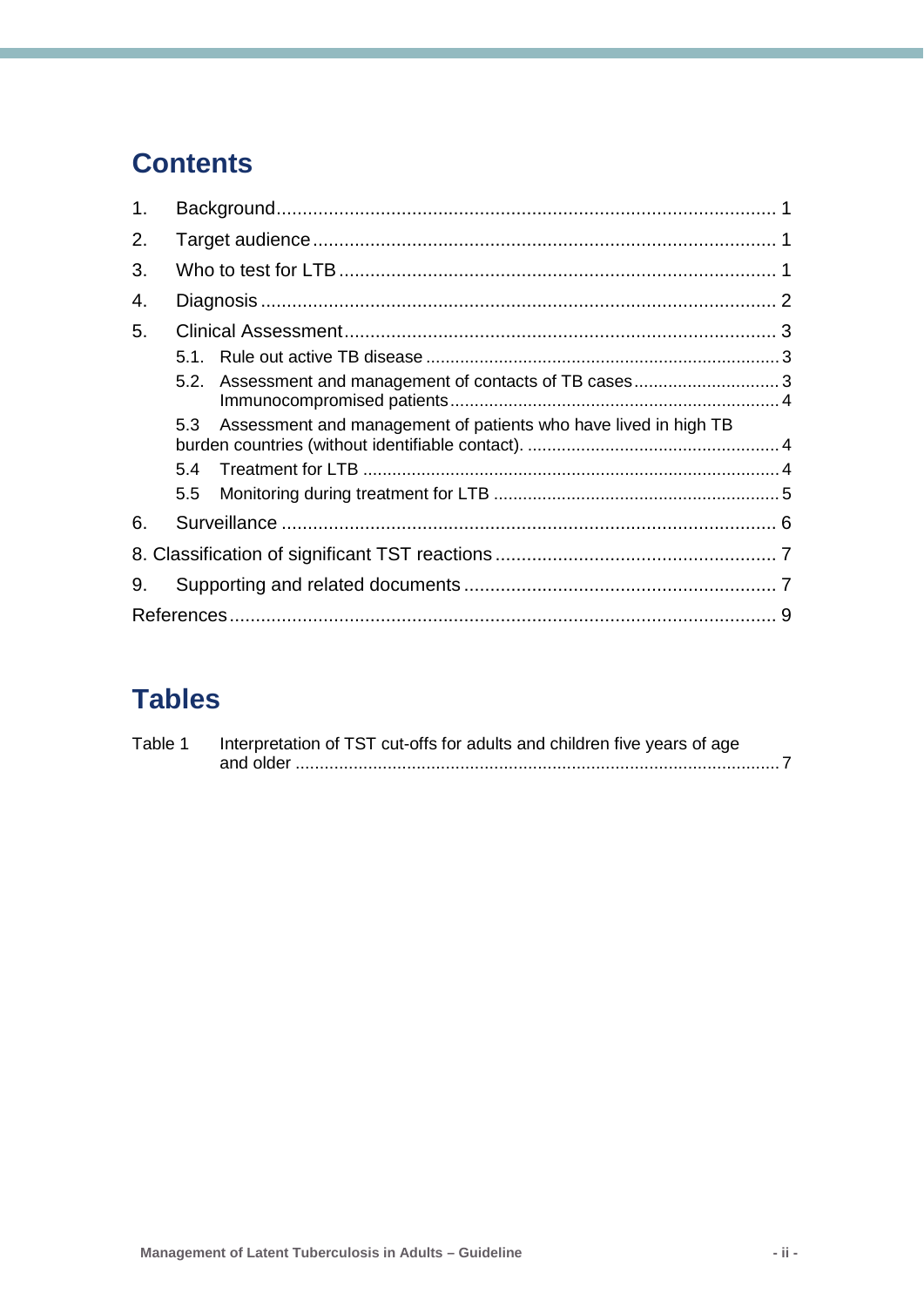### <span id="page-3-0"></span>**1. Background**

Latent tuberculosis (LTB), defined as a state of persistent immune response to prioracquired *Mycobacterium tuberculosis* antigens without evidence of clinically manifested active tuberculosis (TB)<sup>[1](#page-11-1)</sup>, affects about one-third of the world's population<sup>[2](#page-11-2)</sup>. Approximately 10 per cent of people with LTB will develop active TB disease in their lifetime, with the majority developing it within the first five years after initial infection<sup>3</sup>.

The period of highest risk is within the first year following primary infection<sup>[4](#page-11-4)</sup>. Detection of LTB is undertaken in individuals at risk for active TB in whom active disease has been excluded and for whom preventive therapy is indicated. Early management of TB transmission is an important part of a TB elimination strategy in a low incidence country such as Australia.

### <span id="page-3-1"></span>**2. Target audience**

This guideline documents recommendations of the Tuberculosis Expert Advisory Group for the diagnosis and management of latent tuberculosis in adults. It is intended as a resource to ensure consistent best practice by doctors and nurses who manage tuberculosis in Queensland. Medical practitioners who are inexperienced in TB medicine should adhere to this guideline but also discuss individual case management with a medical officer experienced in TB diagnosis and care.

The recommendations are aligned with the World Health Organization (WHO) Guidelines on the management of LTB infection<sup>6</sup>.

### <span id="page-3-2"></span>**3. Who to test for LTB**

Testing for latent tuberculosis should be directed at individuals who are likely to have acquired TB infection and who have an increased risk of progressing from latent to active disease. Testing for LTB should be performed with the intention of offering treatment.

Those at increased risk of acquiring TB are:

- close household or other close contacts of an active case of TB with the highest risk occurring where the index case has smear positive pulmonary TB
- individuals from communities or countries with high TB burden
	- a. certain Aboriginal and Torres Strait Islander communities
	- b. migrants, including refugees from high TB burden countries (generally defined as a WHO incidence of >40 per 100,000 population)
- health care workers
- Mycobacteriology lab workers, mortuary staff performing autopsies.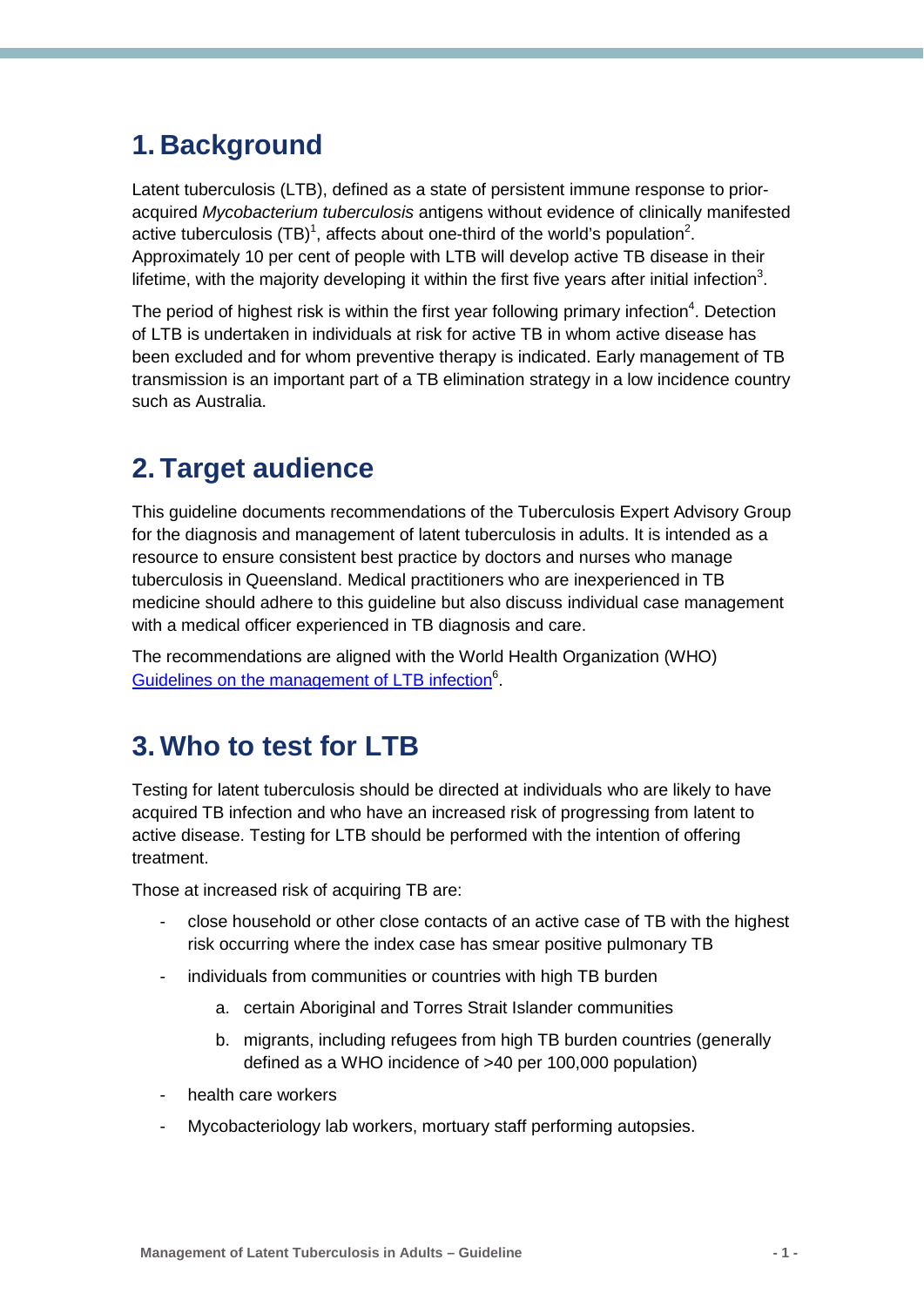Persons at increased risk of progression from latent to active TB are:

- those who have acquired their infection recently, within 2 years e.g. household contact of an index case, recent migration from or prolonged travel to, a high TB burden country
- younger age less than 5 years and especially less than 2 years of age (see [Guidelines for management of LTB in children\)](https://www.health.qld.gov.au/publications/clinical-practice/guidelines-procedures/diseases-infection/governance/latent-tb-adult.pdf)
- immunocompromised status including HIV infection and inherited immunodeficiency syndromes.
- immune suppressive drug treatment (TNF alpha inhibitor therapy, post organ and bone-marrow transplant, long term corticosteroid therapy i.e. >15mg/d for >1 month)
- other medical conditions (diabetes mellitus, chronic kidney disease, silicosis, surgery (gastrectomy or jejuno-ileal bypass), other disseminated malignancies (haematological, head&neck, lung)
- smokers, malnutrition, alcohol abuse
- CXR abnormalities suggesting healed TB in patients without previous full treatment:
	- o fibrotic pulmonary lesions more likely to relapse; pleural thickening and discrete granulomas (particularly if calcified) are less likely to relapse.

### <span id="page-4-0"></span>**4. Diagnosis**

LTB is diagnosed by detection of cell-mediated, delayed hypersensitivity to *Mycobacterium tuberculosis* via the Tuberculin Skin Test (TST) or by interferon gamma release assay (IGRA). The interpretation of the TST or IGRA reaction is based on the likelihood of the person being infected with TB as well as the likelihood of progression to disease if infected. The risk of true TB infection, rather than non-specific sensitisation with non-tuberculous mycobacteria (NTM) or Bacille Calmette-Guerin (BCG) vaccination is assessed individually taking into account the person's likelihood of exposure to TB.

Both tests have imperfect sensitivity and can't be used to exclude LTB. False negatives may occur where testing has occurred very soon after infection. TST remains the recommended test for diagnosis of LTB in Queensland. IGRA tests (Quantiferon Gold in tube™ and TSpot test™) are acceptable alternatives. Unlike the TST, BCG vaccination does not cause false positive results with IGRA tests. IGRA tests may be the preferred test in individuals who have been BCG vaccinated, especially if vaccination has occurred within the previous 15 years<sup>7</sup>

The significance of a TST result depends on the medical history, risk factors for exposure and likelihood of progression to active disease (Table 1). The sensitivity of the TST (and IGRA) may be reduced in the very young and in immunocompromised, particularly those with T cell immunodeficiency such as HIV. In immunocompromised, consideration should be given to sequential TST and IGRA testing if the initial TST is negative. If either test is positive, then further assessment will be required.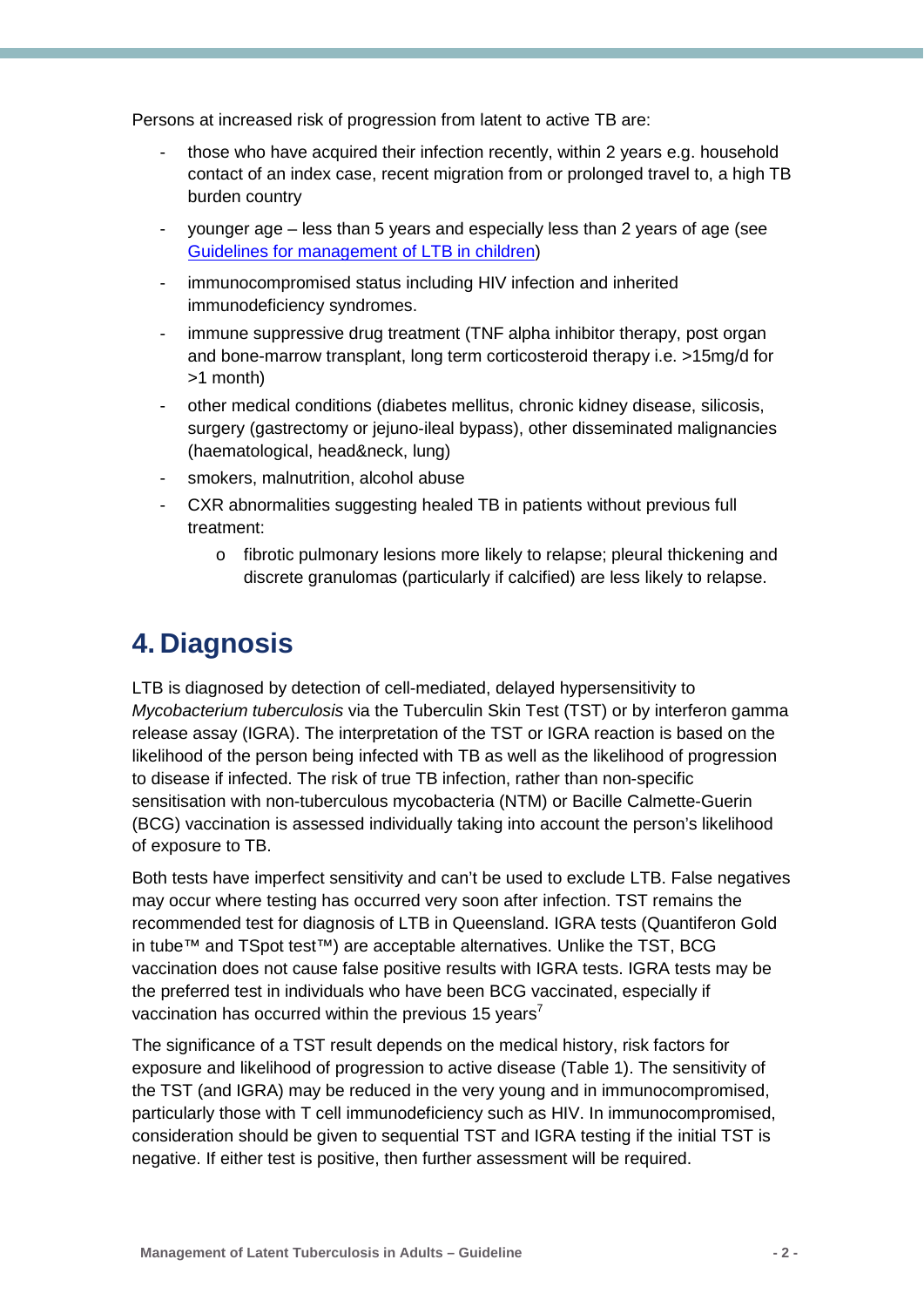Prior to a diagnosis of LTB and before treatment for LTB is commenced, active TB disease must always be ruled out. This will usually require the person to be asymptomatic with either a normal chest x-ray (CXR) or an abnormal CXR that is stable over time (ideally at least 12 months).

### <span id="page-5-0"></span>**5. Clinical Assessment**

#### <span id="page-5-1"></span>**5.1. Rule out active TB disease**

- Medical assessment and history. Concerning symptoms include:
	- cough, for more than 2 weeks
	- haemoptysis
	- fever
	- night sweats
	- unexplained weight loss.
- Physical examination (e.g. low body weight/cachexia, lymphadenopathy, pleural effusion, fever)
- Investigations:
	- CXR

A CXR should be performed for all patients with a significant TST or IGRA result (see Table 1), looking for changes suggestive of active TB. Look for changes of CXR abnormalities over time (if scarring present, ideally be able to demonstrate 12 months of stability of scarring) except where more expedient management is indicated (see below)

– Sputum

If there is clinical suspicion or CXR indications of current/previous TB infection, three sputum specimens (induced or spontaneous) should be collected on three consecutive days including at least one early morning specimen. All specimens should be tested for acid-fast bacillus (AFB) smear and culture +/- Xpert MTB/RIF for molecular detection of TB and the presence of rifampicin resistance.

– Other imaging as required (e.g. CT imaging) to assess lung fields, mediastinum or other organs.

#### <span id="page-5-2"></span>**5.2. Assessment and management of contacts of TB cases**

TST should be done as part of the initial risk assessment. If the TST/IGRA is positive, and active TB is excluded, then LTB treatment should be offered. If initial TST/IGRA is negative, and the contact with active TB was less than eight weeks ago, repeat testing should be undertaken in eight weeks after contact as early infection may yield a false negative TST or IGRA result. If there is TST or IGRA conversion, then LTB treatment should be offered. If TST or IGRA remains negative the likelihood of LTB is low and the patient can be reassured and discharged if clinically appropriate.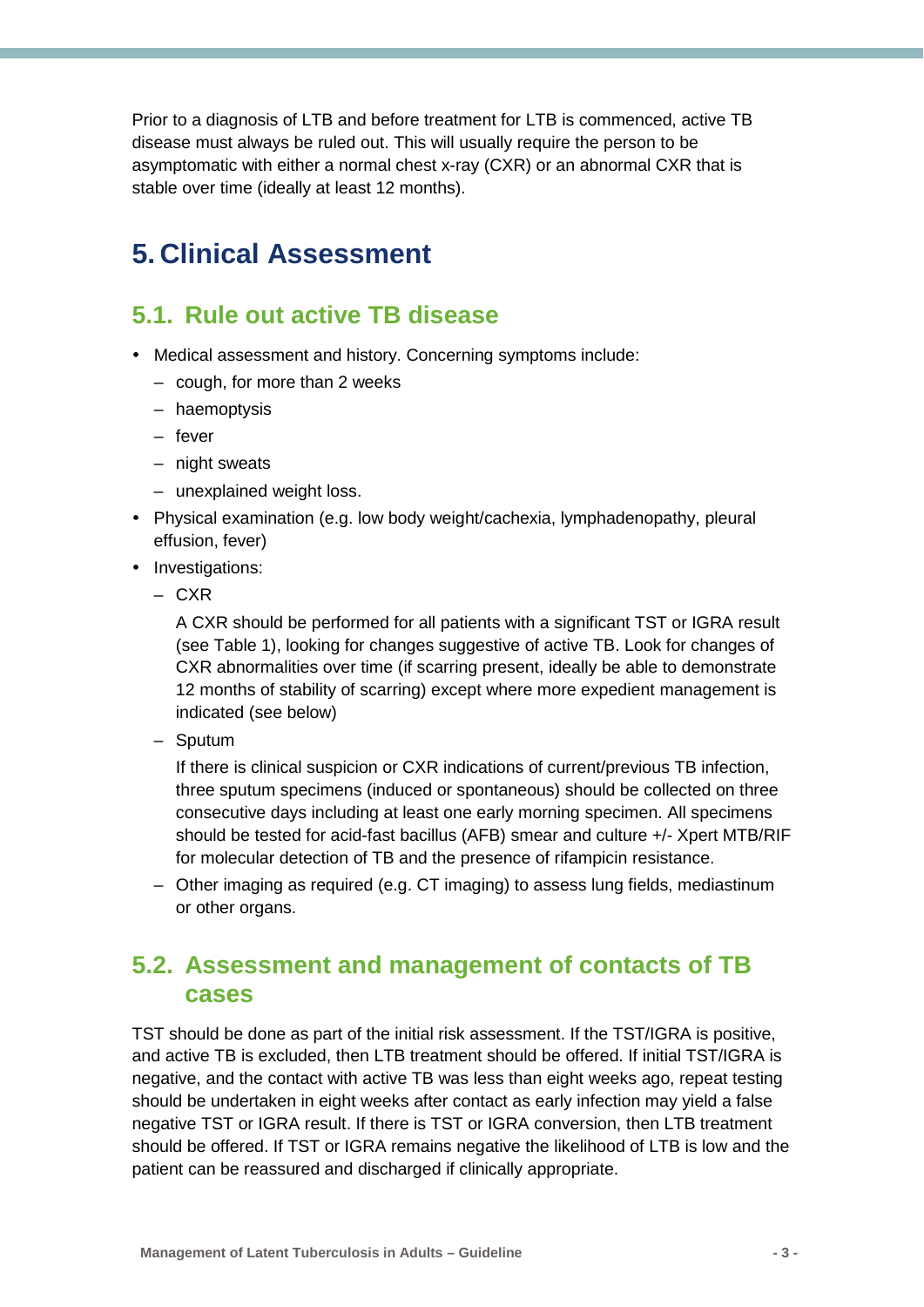Pregnancy is not an absolute contraindication to treatment for LTB but the potential risks to mother and foetus from medication must be taken into consideration. A medical assessment should be considered to assess the risk of exposure in this setting as routine treatment of LTB is not recommended.

Older age is not an absolute contraindication to treatment for LTB, but should be considered taking into account the higher risk of toxicity with advanced age. The benefits of treatment must then be weighed up against the risk of toxicity in older individuals. In particular hepatoxicity (see below) with isoniazid is rare in patients <35 years of age, more common but still low risk in those between the ages of 35 and 50, and increases beyond 50 years of  $age^{13}$ . This needs to be balanced against the exposure risk in conjunction with the risk of progression to active disease, on a case by case basis.

#### <span id="page-6-0"></span>**Immunocompromised patients**

Close contacts\* of smear positive pulmonary TB should be offered LTB treatment. TST/IGRA testing is not necessarily required depending on the clinical assessment of risk. Sequential IGRA/TST may be of benefit where contact is casual or index case has extrapulmonary disease only.

\* Close contact is defined as household contact or eight hours cumulative contact in same room.

### <span id="page-6-1"></span>**5.3 Assessment and management of patients who have lived in high TB burden countries (without identifiable contact).**

Persons who have migrated from high TB burden countries (including refugees) or have lived in such countries for a prolonged period (>3 months) may have acquired latent TB. There may be a significant risk of progression to active TB disease, especially in the first 2-3 years after arrival or return to Australia. Diagnostic tests for LTB should be used as outlined above. Testing and treatment for migrant persons depends not only on the chance of infection based on TB burden of country of origin (or previous residence) but on the presence of risks for progression to active disease. Any programmatic activities to perform LTB screening in migrants needs to consider such factors to ensure any initiatives are likely to be cost effective.

### <span id="page-6-2"></span>**5.4 Treatment for LTB**

The risk of developing active TB may be reduced by treatment for LTB.

The preferred treatment is 9 months of **isoniazid** (5mg/kg up to a maximum 300mg daily). In Queensland all patients are also offered supplementation with pyridoxine (vitamin B6) 25mg to be taken daily with isoniazid.

6 months of isoniazid monotherapy can also be used as an alternative, though less efficacious regimen.

**Isoniazid + Rifampicin** in combination for 3 months is another acceptable alternative with probable similar efficacy to isoniazid in terms of effectiveness and safety $9-12$ .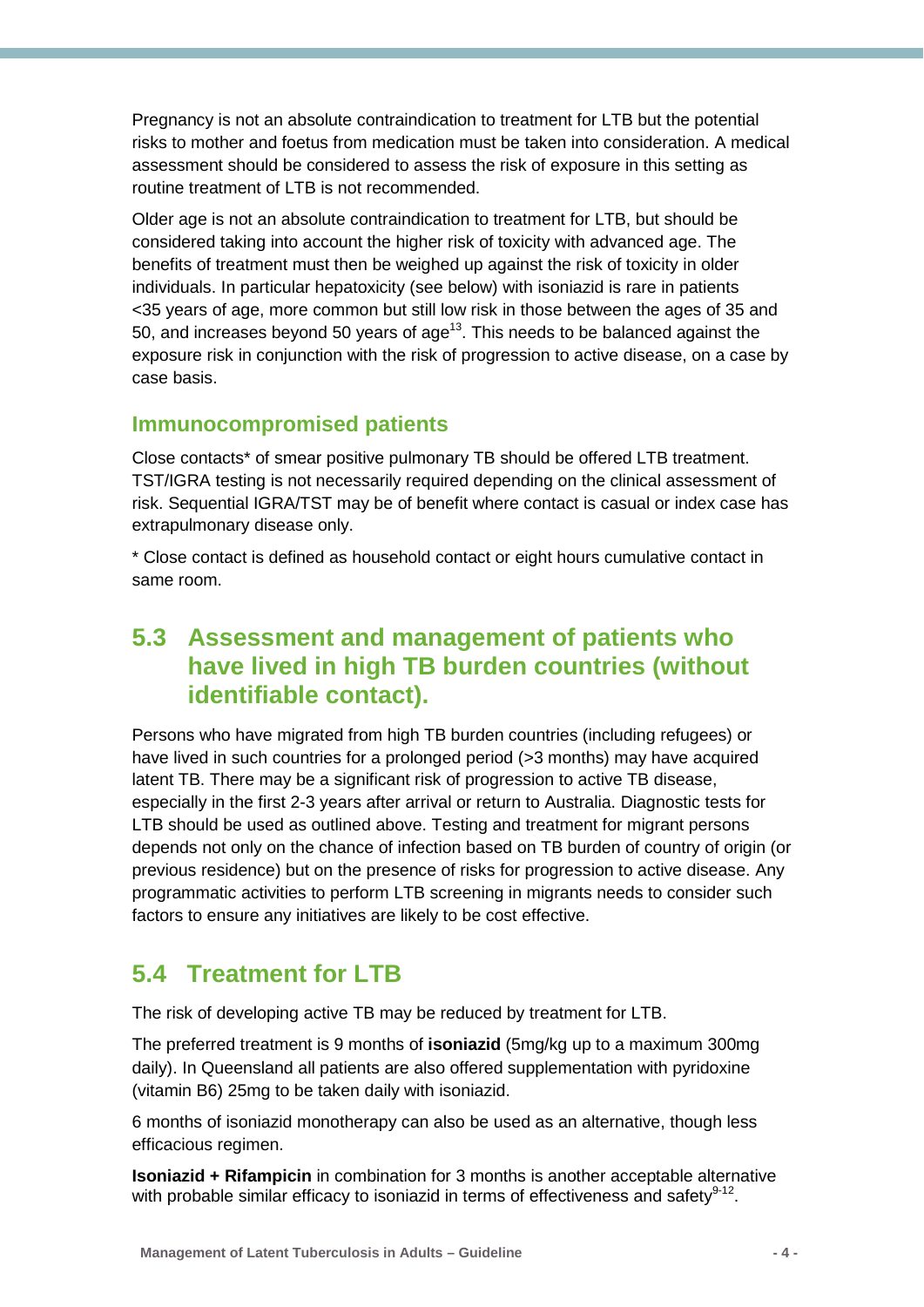**Rifampicin** monotherapy is an alternative regimen (Rifampicin 10mg/kg, up to 600mg/d) for 4 months. Evidence is limited to observational data and a single trial in silicosis patients<sup>8</sup> but this regimen may be useful in those with intolerance of isoniazid, or in contacts of patients with known isoniazid resistant infection.

Rifapentine is not currently available in Australia hence a 3 month course of isoniazid plus rifapentine, administered weekly (12 doses), is not a therapeutic option.

Prior to initiating treatment for LTB, baseline liver function tests (LFTs) are recommended. If abnormal at baseline, a hepatitis screen should be performed. After the baseline testing follow-up LFT is then recommended within 4 weeks of commencing therapy, with further monitoring after this as indicated (e.g. high risk of hepatotoxicity, advanced age).

The main side effect of isoniazid-based treatment is hepatotoxicity. The important symptoms of drug toxicity (including nausea, vomiting, abdominal pain, jaundice or unexplained fatigue) must be explained to the patients prior to obtaining consent to commence treatment. Drug interactions and contraindications are complex and available from MIMS and other resources.

If the index case of a close contact has MDR TB, there is no national or international consensus on whether to treat or what agents to use. In those individuals at greatest risk for disease progression, preventative treatment should be considered with reference to the document [Management of contacts of multidrug-resistant tuberculosis.](https://www.health.qld.gov.au/publications/clinical-practice/guidelines-procedures/diseases-infection/governance/mdr-tuberculosis-contacts.pdf)

All nursing and medical consultations, as well as tests and treatment, are provided free of charge in Queensland.

**Missed doses:** In the event of treatment interruption, extend treatment by the time missed to compensate.

- Interruption of <1 month is probably not significant. Ensure the complete course is taken.
- Interruption for >1 month in the first three months of treatment: recommence the whole course again and ensure future compliance.

### <span id="page-7-0"></span>**5.5 Monitoring during treatment for LTB**

Patients on treatment for LTB should be reviewed by a no later than four weeks after commencement of treatment. Subsequent appointments should then be after 2 to 3 months (0, 1, 3, 6, and 9 months) for low risk candidates.

At each outpatient clinic:

- assess adherence
- evaluate for signs and symptoms of active TB and drug reactions
- remind patients of signs and symptoms of hepatotoxicity and peripheral neuropathy
- perform LFTs if there is clinical concern for hepatotoxicity.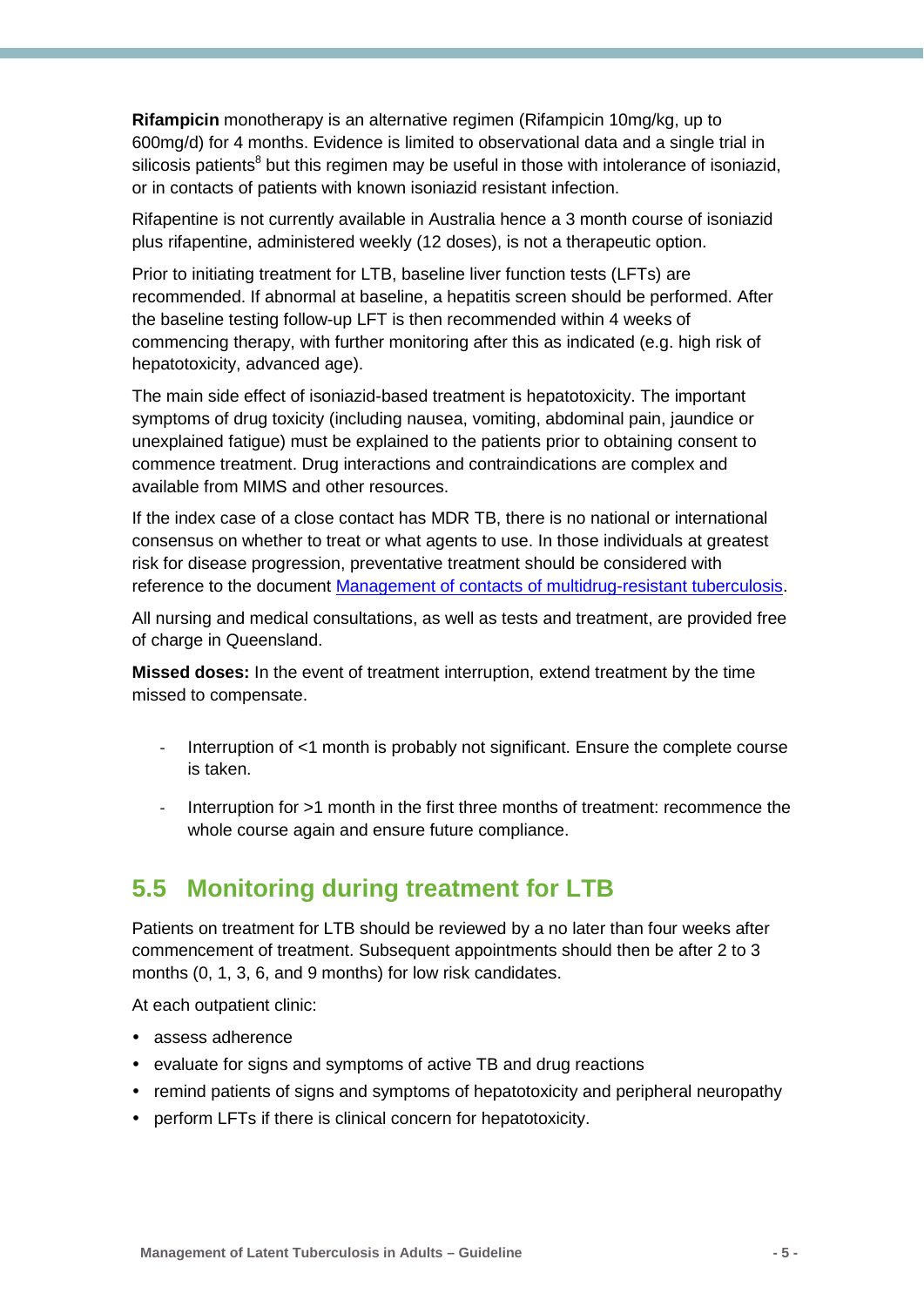Patients who should be considered for more frequent review include those:

- aged over 35 years (especially if age  $>$  50 years)<sup>13</sup>
- a history of daily alcohol intake, abnormal baseline LFT, chronic liver disease, or in receipt of hepatotoxic medications
- where there are concerns regarding adherence
- HIV infection or other immunocompromised status.

Note: If a patient is symptomatic, treatment should be discontinued if aminotransferase values are **three times** the upper limit of normal. If the patient is asymptomatic, therapy should be ceased if aminotransferases exceed five times the upper limit of normal. When hepatotoxicity has abated, a four month regimen of rifampicin monotherapy would be appropriate if the hepatotoxicity was associated with isoniazid administration. If rifampicin was used initially, singly or with isoniazid, cautious reintroduction can be considered.

### <span id="page-8-0"></span>**6. Surveillance**

Patients who have completed a satisfactory course of treatment for LTB do not require ongoing surveillance. They should be educated regarding symptoms of TB disease.

If patients decline the recommended LTB prophylactic therapy they need to be educated regarding symptoms of TB disease. In this situation surveillance is recommended with clinical and radiological checks to monitor for early symptoms and signs of TB for the period of highest risk (2 years). This is recommended 6 monthly (clinical review and CXR) to complete a minimum of 2 years of follow-up.

### **7. Re-exposure following LTB treatment**

If patients are re-exposed through contact with a case of active TB, there is no value in repeating the tests for LTB. In immune-competent adults, there is evidence that a first episode of TB infection (not disease) provides approximately 80 per cent protection against development of disease following re-exposure<sup>14</sup>, irrespective of previous LTB therapy. Therefore a second course of LTB treatment is generally not recommended, even if the exposure was close/intense<sup>15</sup>. However, in children under five years of age or those with HIV infection (there may not be any effective immunity conferred by prior TB infection), then it is recommended to repeat the full course of LTB therapy.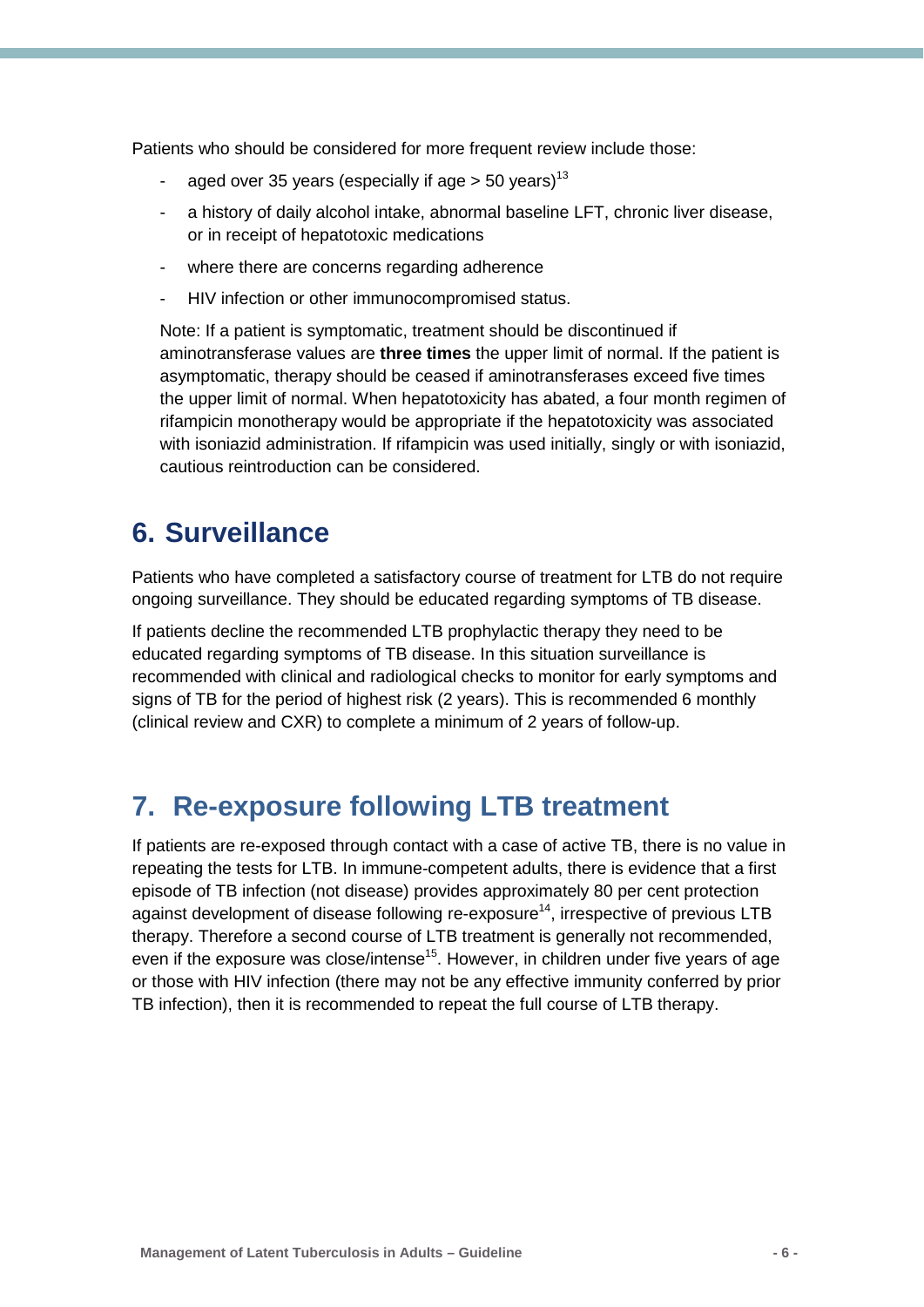## <span id="page-9-0"></span>**8. Classification of significant TST reactions**

<span id="page-9-2"></span>

**Table 1 Interpretation of TST cut-offs for adults and children five years of age and older**

| $\geq$ 5 mm        | $\geq$ 10 mm <sup>*</sup>                                                             | $\geq$ 15 mm                                        |
|--------------------|---------------------------------------------------------------------------------------|-----------------------------------------------------|
| HIV infected       | Close contact of active TB case<br>regardless of BCG                                  | No TB risk factors/normal<br>host/regardless of BCG |
| Immunosuppressed # | Travel to a high incidence country for a<br>period of >3 months^                      |                                                     |
|                    | Those at increased risk of TB<br>exposure or greater host susceptibility <sup>+</sup> |                                                     |

# Receiving immunomodulators, chemotherapy, ≥ 15mg prednisone/day for more than one month, or organ transplantation.

\*In those who are BCG naive, or are at increased risk for TB exposure or infection, and patients are reluctant for LTB treatment, consider IGRA as a supplementary test.

^Travel—someone who has travelled to a high incidence country, or countries, for a period of more than three months (>40/100,000). For country profiles see: [http://www.who.int/tb/publications/global\\_report/en/](http://www.who.int/tb/publications/global_report/en/) 

+ Increased likelihood of infection due to immigration from high incidence country (>40/100,000), or host factors, such as, diabetes, chronic renal failure, neoplastic disease and malnutrition.

### <span id="page-9-1"></span>**9. Supporting and related documents**

#### **World Health Organisation**

[Guidelines on the management of latent tuberculosis infection](http://apps.who.int/iris/bitstream/10665/136471/1/9789241548908_eng.pdf?ua=1&ua=1)

Communicable Diseases Network Australia

[CDNA National Guidelines for the Public Health Management of TB](http://www.health.gov.au/internet/main/publishing.nsf/Content/D140EDF48C0A0CEACA257BF0001A3537/$File/TB-SoNG-July-2013.pdf)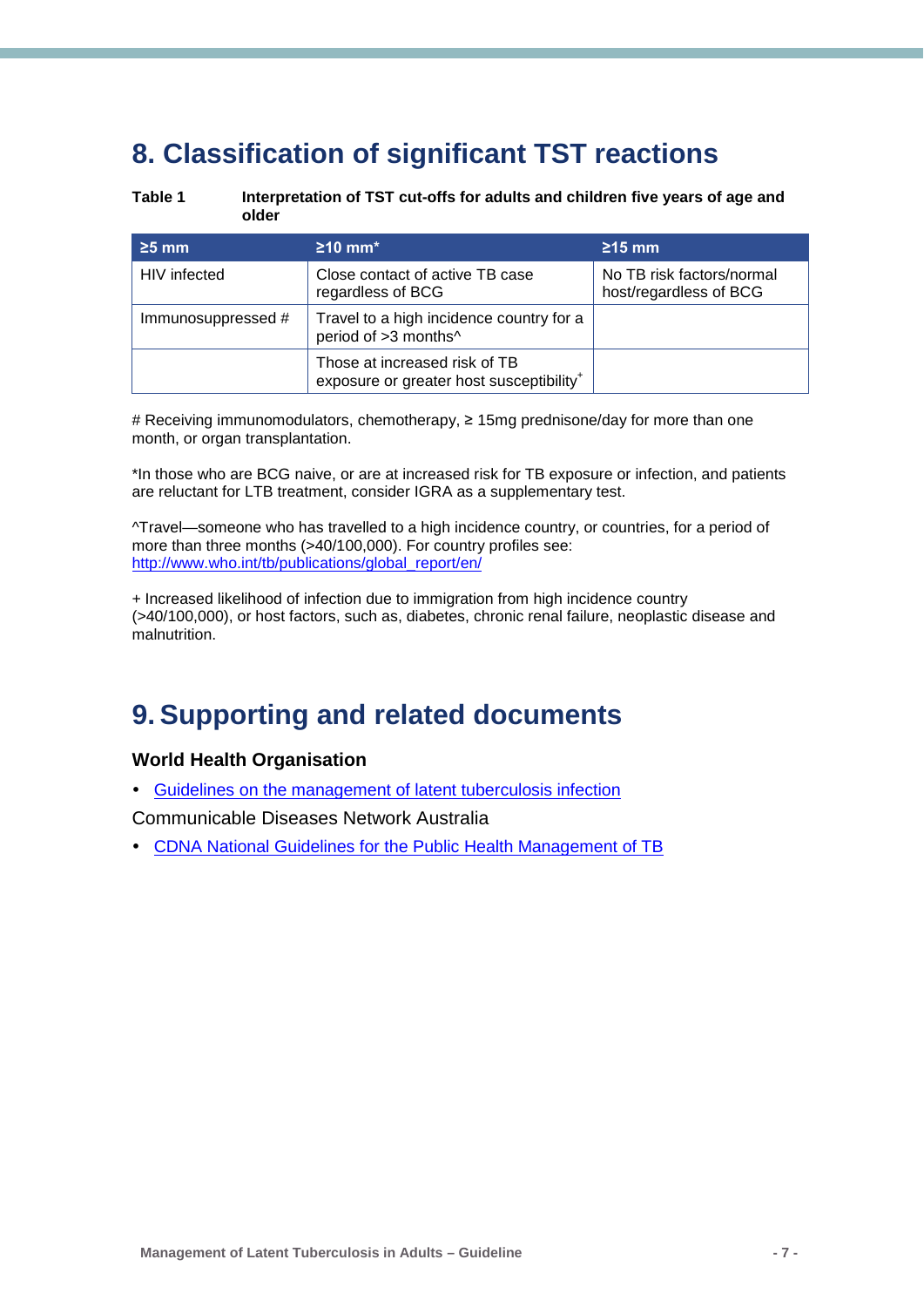## **Revision history**

| <b>Version number</b> | Date of issue | Date of next<br><b>revision</b> | <b>Approval date</b> |
|-----------------------|---------------|---------------------------------|----------------------|
|                       | March 2016    | March 2018                      |                      |

### **Document custodian**

Director, Communicable Diseases Branch

## **Approving group**

Tuberculosis Expert Advisory Group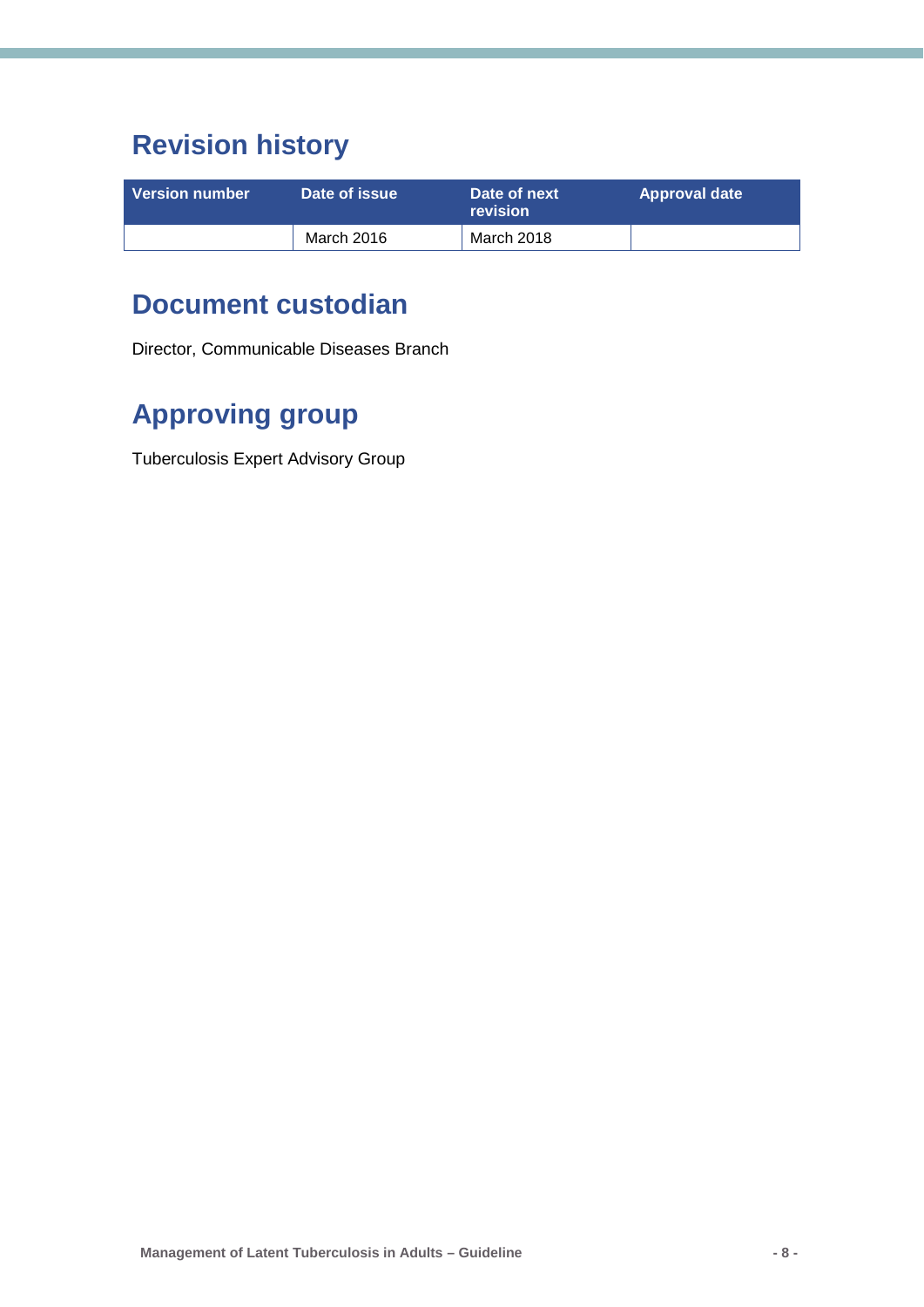### <span id="page-11-0"></span>**References**

- <span id="page-11-1"></span>1. Mack U, Migliori GB, Sester M, Rieder HL, Ehlers S, Goletti D, et al and TBNET. LTBI: latent tuberculosis infection or lasting immune responses to M. tuberculosis? A TBNET consensus statement. Eur Respir J 2009; 33:956–73.
- <span id="page-11-2"></span>2. Dye C, Scheele S, Dolin P, Pathania V, Raviglione MC. Consensus statement. Global burden of tuberculosis: estimated incidence, prevalence, and mortality by country. WHO Global Surveillance and Monitoring Project. JAMA 1999; 282:677– 86.
- <span id="page-11-3"></span>3. Comstock GW, Livesay VT, Woolpert SF. The prognosis of a positive tuberculin reaction in childhood and adolescence. Am J Epidemiol 1974; 99:131–8.
- <span id="page-11-4"></span>4. Perez-Velez C & Marais B. Tuberculosis in children. NEJM 2012; 367(4):348-61.
- 5. National Tuberculosis Advisory Committee. National policy statement for management of latent tuberculosis infection (draft) 2014.
- 6. World Health Organisation. Guidelines on the management of latent tuberculosis infection, 2015.
- 7. Wang, L. Turner, M, Elwood, R Schulzer, Fitzgerald, J A meta-analysis of the effect of BCG vaccination on tuberculin skin test measurements Thorax 2002; 57: 804- 809
- 8. Hong Kong Chest Service/Tuberculosis Research Centre, Madras/British Medical research Council. A double-blind placebo-controlled clinical trial of 3 antituberculosis chemoprophylaxis
- 9. National Institute for Health and Clinical Excellence, 2011. Tuberculosis: Clinical diagnosis and management of tuberculosis and measures for its prevention and control. Clinical Guideline 117, United Kingdom.
- 10. Ena J & Valls V (2005). Short-course therapy with rifampicin plus isoniazid, compared with standard therapy with isonazid, for latent tuberculosis infection: a meta-analysis. CID ,40 (1), 670-676.
- 11. Spyridis NP, Spyridis PG, Gelesme A, et al. [The effectiveness of a 9-month](http://www.ncbi.nlm.nih.gov/pubmed/17712755)  regimen of isoniazid alone versus 3- [and 4-month regimens of isoniazid plus](http://www.ncbi.nlm.nih.gov/pubmed/17712755)  [rifampin for treatment of latent tuberculosis infection in children: results](http://www.ncbi.nlm.nih.gov/pubmed/17712755) of an 11 [year randomized study.](http://www.ncbi.nlm.nih.gov/pubmed/17712755) Clin Infect Dis. 2007 Sep 15; 45(6): 715-22.
- 12. Bright-Thomas R, Nandwani S, Smith J et al. Effectiveness of 3 months of rifampicin and isoniazid chemoprophylaxis for the treatment of latent tuberculosis infection in children. Arch Dis Child. 2010 Aug; 95(8): 600-2.
- 13. Sakkonen, J., Cohn, D., Jasmer., M et al. American Thoracic Society: Hepatotoxicity of antitubulous therapy An H Resp Crit Care Ned 2005: 10. 16666ST.
- <span id="page-11-5"></span>14. Menzies D. Issues in the management of contacts of patients with active pulmonary tuberculosis. Can J Public Health 1997; 88(3):197-201.
- <span id="page-11-6"></span>15. Canadian Tuberculosis standards 2014. 7th Edition. Chapter 6: Treatment of latent tuberculosis infection.